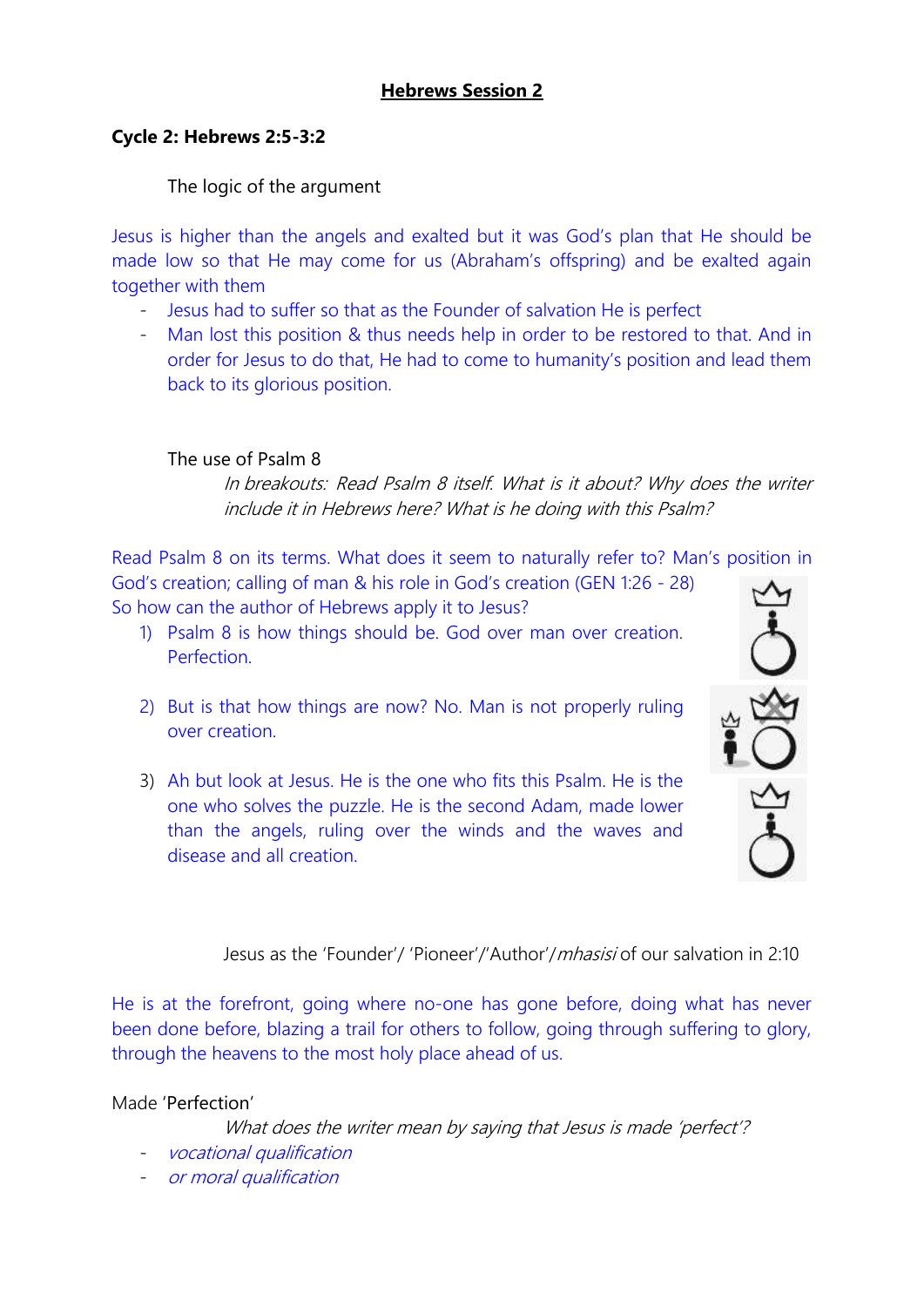Given what we have learned about Jesus already in Hebrews, what can it

# not mean?

Moral… character… position

Possible misunderstanding

- Jesus wasn't that perfect; He was imperfect, flawed

## Peterson's proposal

- Vocational concept; prepared and enabled to do His high-priesthood job perfectly (v17-18)
- Be a genuine fully human high-priest plus being the sacrifice Himself sacrifice must be blameless, faultless, tested, righteous.<sup>1</sup>
- The God of glory purposes and uses suffering for the sake of His glory

## The use of Psalm 22 and Isaiah 8

## Psalm 22

- Afflicted person crying out to be saved--- Jesus quote this on the cross
- Vs. 22 looks beyond affliction to the joy of telling of God's name to MY BROTHERS- He had to be like us to call us brothers

## Isaiah 8

- Isaiah 8:11-18 – God speaking about God; the LORD who trusts in the LORD; the LORD who has a human family

What does the truth of Heb. 2:11 mean for you personally? That Jesus is not ashamed to call you his brother/sister? That your God and Saviour has become like you for you?

## The necessity of the incarnation

In Pairs: From vv.14-18, list at least four reasons why Jesus needed to become human? Why did Jesus come low in humanity, suffering and death?

- Destroy power of the devil. How? Zech. 3
- Free people from slavery to fear of death. Why are Christians in our context afraid of death?
- High priest; offer propitiation

**.** 

- High priest who can help those being tested
- Fulfilment of God's promise to Abraham

<sup>&</sup>lt;sup>1</sup> Why could Jesus not just arrive on earth on Good Friday morning? He had to be proven and tested; he had to weave a robe of righteousness that he would give to us.